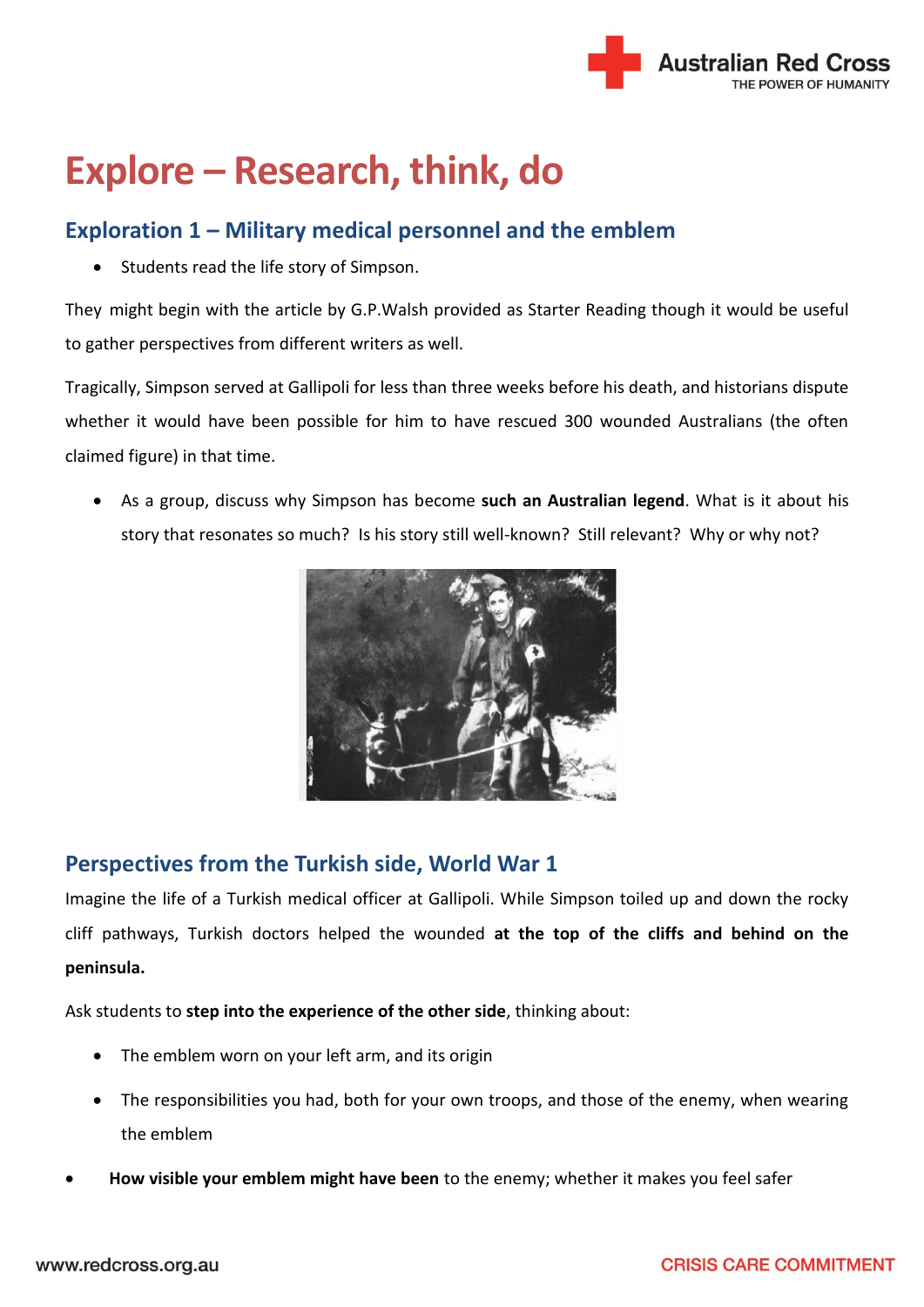- How much the Turkish troops would have been able to spot the red cross emblem worn by a medic from the ANZAC forces such as Simpson?
- How would you have felt when you learned that Simpson had been killed while transporting the wounded to medical care?
- The main wounds you might have been treating
- Where you would have placed your field hospital
- The conditions you were living in
- The age range of your soldiers

Use these starter points to write **one day's diary entry, dated say May or June 1914**, a month or two after the ANZAC landing.

## **Other military medical personnel**

 $\triangleright$  Ask the class of other military medical personnel they may have heard of. Most likely answers are **Sir Edward Weary Dunlop**, Australian army doctor/prisoner of war in Changi, World War 2 – and **Captain 'Hawkeye' Pearce**, fictional, of MASH fame, from the Korean War.



MASH is of course black comedy, yet amidst its humour and its stark message about the pathos of war, it gives excellent insights the rights and responsibilities of a military medical officer under the Geneva Conventions, their **personal identification by red cross brassard**, and markings of facilities such as Hawkeye's operating tent, Radar's helicopters, the

ambulances and medical stores belonging to the 4077th hospital.

Perhaps surprisingly, students today still seem to know the series and relate well to it. Someone may even own a box set from which to choose an episode.

# **What does the emblem mean, and what rights and responsibilities does wearing it bring?**

It will be useful for the teacher to have the [text of the First Geneva Convention](http://www.icrc.org/eng/resources/documents/publication/p0173.htm) to hand. Focus on Articles 12, 15, 19, 24, 33, 38-40 and surrounds.

One way to test understanding is for students to consider the role of Flight Lieutenant FLTLT Brent Barker - see below left and on Powerpoint Slide 12. FLTLT Barker is a nurse with the RAAF. In this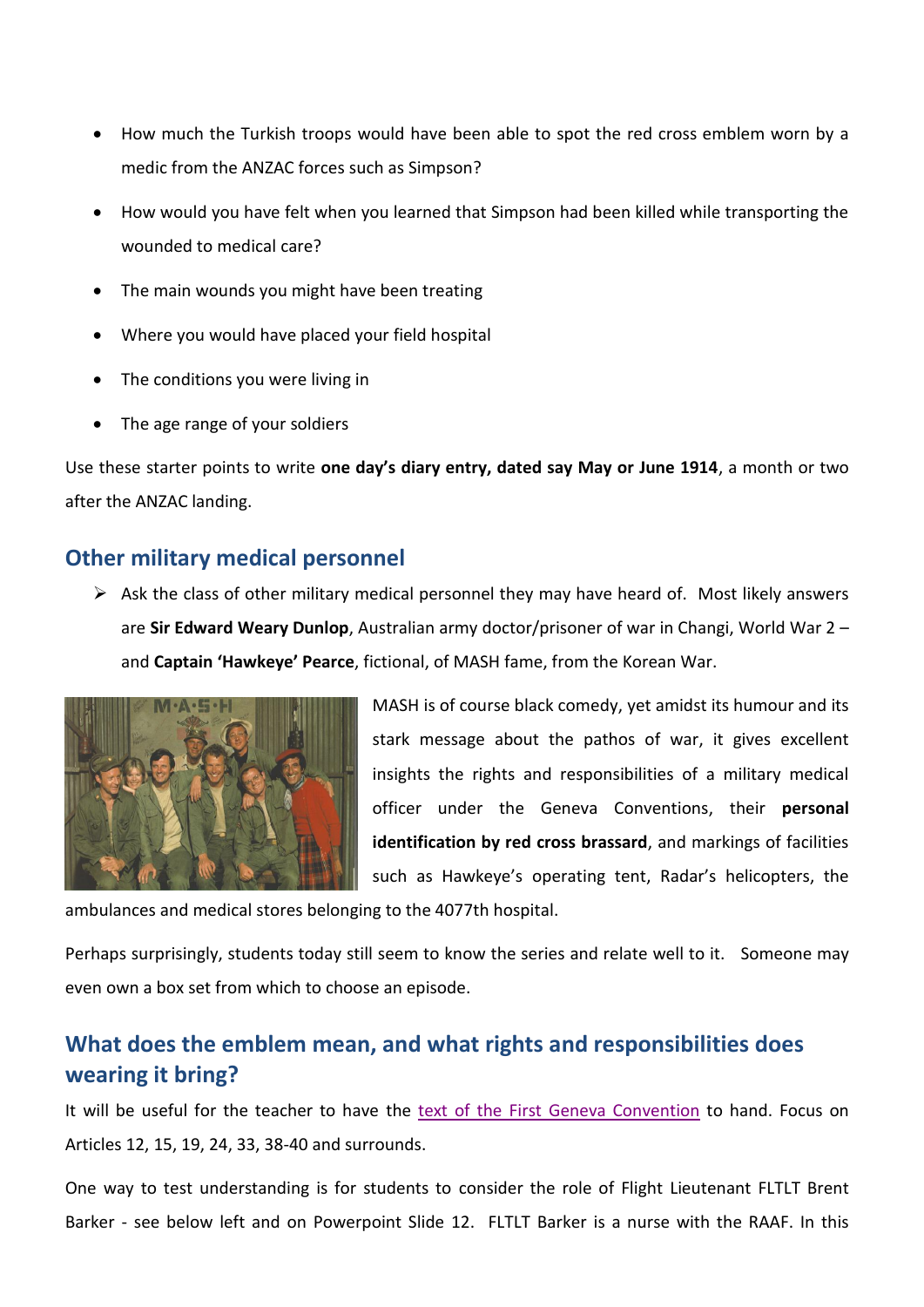picture he is checking the medical cargo in the back of a C-130J Hercules en route to Papua New Guinea (photo supplied by Australian Defence Force). He wears a red cross brassard on his left arm.



- $\triangleright$  Explain this statement. FLTLT Barker is a serving member of the Australian military, uniformed and with a rank, yet **he is a non-combatant**.
- $\triangleright$  If a RAAF base on which he was stationed was attacked during war, would FLTLT Barker join in the **fight to repel the enemy into retreat**? Why or why not? What would his main duties be?
- FLTLT may **carry a weapon**, but only for a particular purpose. What would that be?



 If FLTLT Barker was brought **two wounded soldiers**, one Australian and one from the enemy force, what is his responsibility under the law? What is the equivalent situation that a civilian doctor/nurse may face in a hospital in peacetime?

 When Hawkeye **administers treatment in this impartial way** in episodes of MASH, his fellow doctor Frank Burns is scathing. The reaction of students is often close to disbelief that medical urgency would over-ride a soldier's nationality. Are you serious? Does this *really* happen? Discuss with the group, with these **statements** as factual background.

### **FACT 1**

During World War 2, during **bitter fighting in the north African desert**, surgeons operated day and night. One week the hospital was controlled by the British; the next it was controlled by the Germans. For months, whichever way the military fortunes swung, the doctors in the basement kept on working to save patients.

#### **FACT 2**

In Afghanistan, **US helicopters regularly fly wounded Taliban** to US military hospitals. Transporting them in to their doctors is routine, nothing out of the ordinary. 'Sure, they're likely detained, held by us, but getting them to the medics…it's just what we do.'